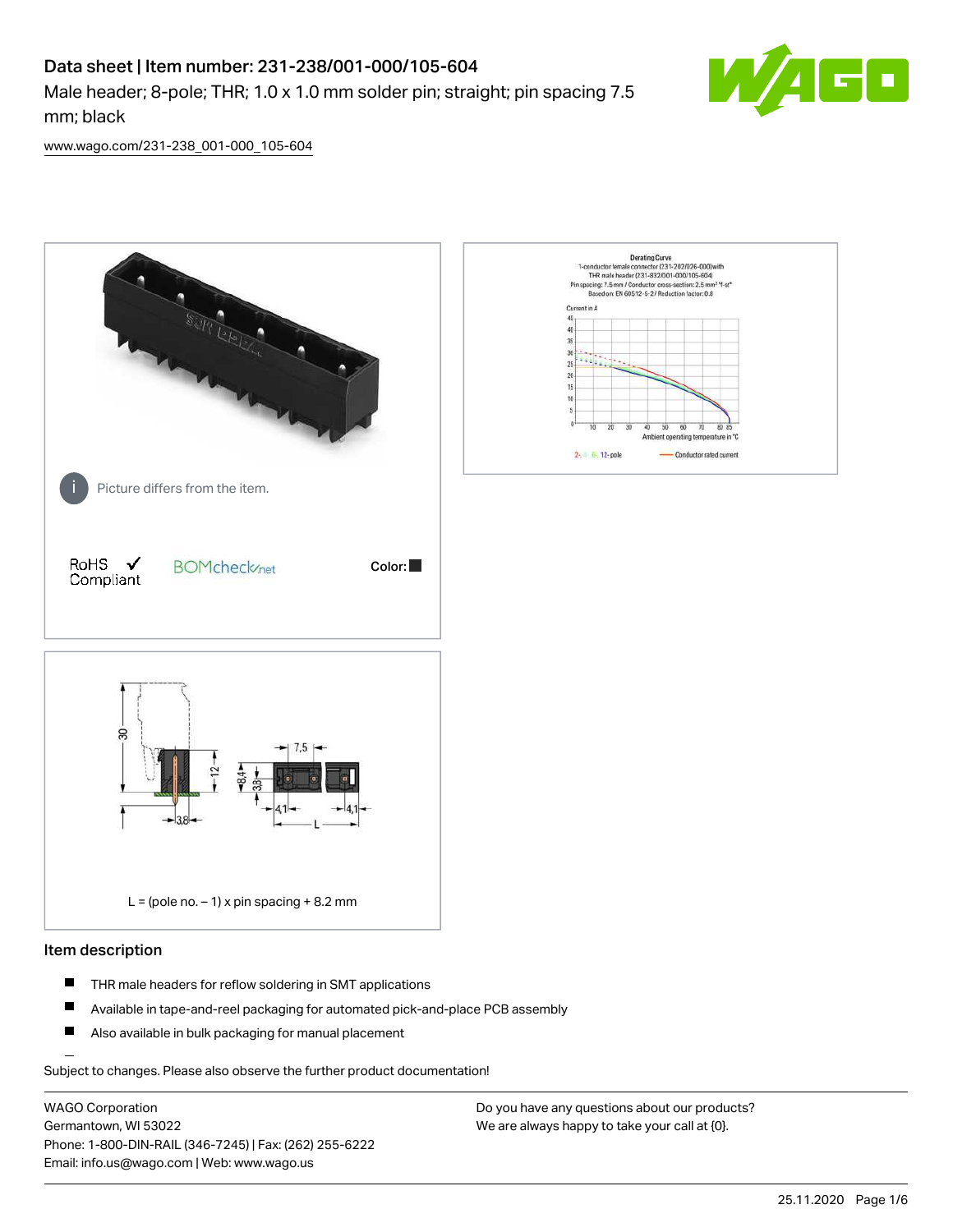

- **Male headers may be mounted horizontally or vertically**
- $\blacksquare$ With coding fingers

#### Safety information 1:

The MCS - MULTI CONNECTION SYSTEM includes connectors without breaking capacity in accordance with DIN EN 61984. When used as intended, these connectors must not be connected/disconnected when live or under load. The circuit design should ensure header pins, which can be touched, are not live when unmated.

### Data Electrical data

#### Ratings per IEC/EN 60664-1

| Ratings per                 | IEC/EN 60664-1                                                        |
|-----------------------------|-----------------------------------------------------------------------|
| Rated voltage (III / 3)     | 500 V                                                                 |
| Rated surge voltage (III/3) | 6 <sub>kV</sub>                                                       |
| Rated voltage (III/2)       | 630 V                                                                 |
| Rated surge voltage (III/2) | 6 <sub>kV</sub>                                                       |
| Nominal voltage (II/2)      | 1000V                                                                 |
| Rated surge voltage (II/2)  | 6 <sub>k</sub> V                                                      |
| Rated current               | 12A                                                                   |
| Legend (ratings)            | $(III / 2)$ $\triangle$ Overvoltage category III / Pollution degree 2 |

#### Ratings per UL 1059

| Approvals per                  | UL 1059 |
|--------------------------------|---------|
| Rated voltage UL (Use Group B) | 300 V   |
| Rated current UL (Use Group B) | 10 A    |
| Rated voltage UL (Use Group D) | 300 V   |
| Rated current UL (Use Group D) | 10 A    |

#### Ratings per UL 1977

| Rated<br>anstlov b<br>-197.<br>ווי | ANO N |
|------------------------------------|-------|
| Rater                              | 10    |
| -197                               | IVA   |
|                                    |       |

#### Ratings per CSA

| Approvals per                   | CSA   |
|---------------------------------|-------|
| Rated voltage CSA (Use Group B) | 300 V |
| Rated current CSA (Use Group B) | 10 A  |

Subject to changes. Please also observe the further product documentation!

| <b>WAGO Corporation</b>                                | Do you have any questions about our products? |
|--------------------------------------------------------|-----------------------------------------------|
| Germantown, WI 53022                                   | We are always happy to take your call at {0}. |
| Phone: 1-800-DIN-RAIL (346-7245)   Fax: (262) 255-6222 |                                               |
| Email: info.us@wago.com   Web: www.wago.us             |                                               |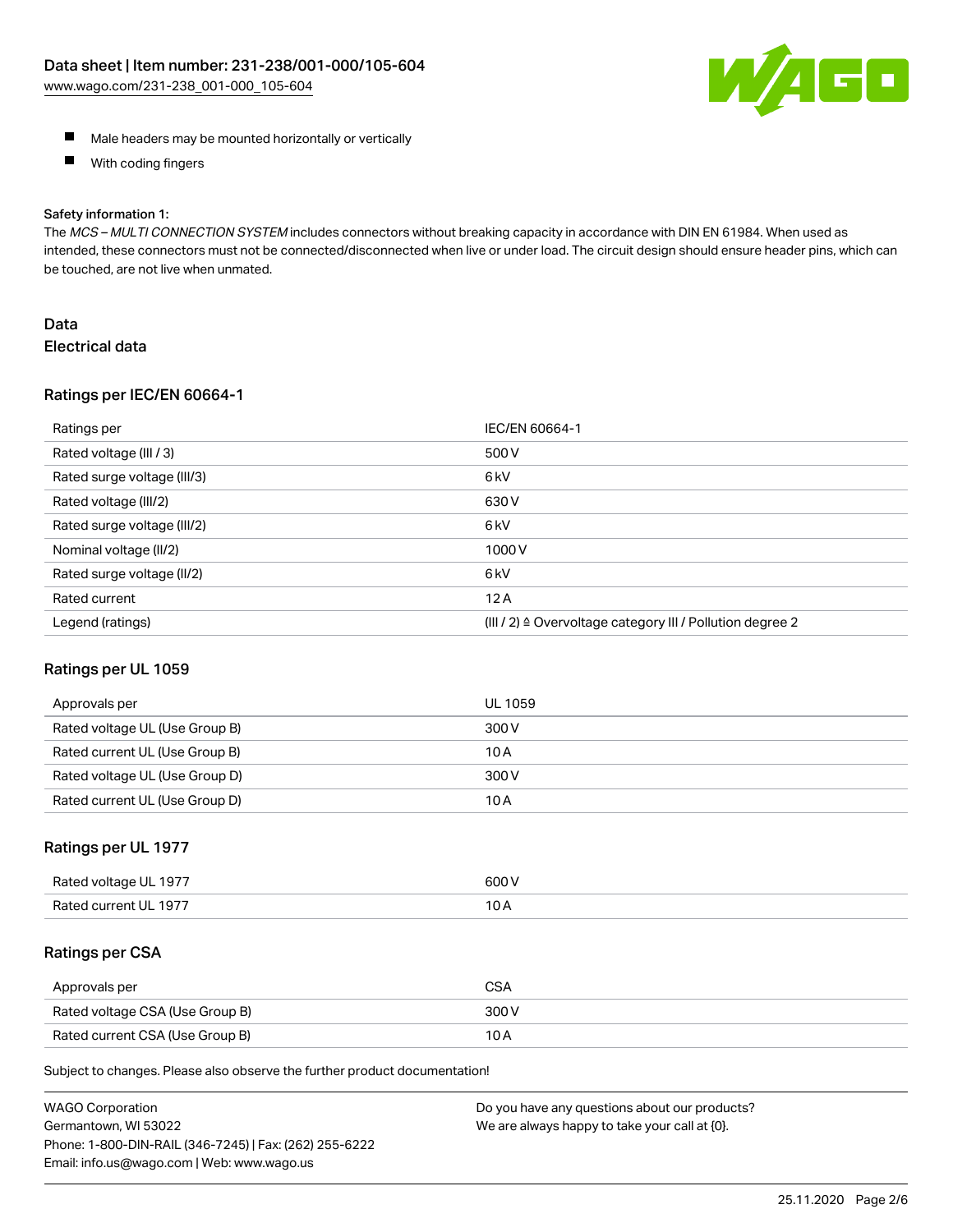[www.wago.com/231-238\\_001-000\\_105-604](http://www.wago.com/231-238_001-000_105-604)



| Rated voltage CSA (Use Group D) | 300 V |
|---------------------------------|-------|
| Rated current CSA (Use Group D) |       |

### Connection data

| Pole No.                   |  |
|----------------------------|--|
| Total number of potentials |  |
| Number of connection types |  |
| Number of levels           |  |

## Physical data

| Pin spacing                        | 7.5 mm / 0.295 inch  |
|------------------------------------|----------------------|
| Width                              | 60.5 mm / 2.382 inch |
| Height                             | 14.4 mm / 0.567 inch |
| Height from the surface            | 12 mm / 0.472 inch   |
| Depth                              | 8.4 mm / 0.331 inch  |
| Solder pin length                  | $2.4 \text{ mm}$     |
| Solder pin dimensions              | $1 \times 1$ mm      |
| Plated through-hole diameter (THR) | 1.4 $^{(+0.1)}$ mm   |

# Plug-in connection

| Contact type (pluggable connector) | Male connector/plug |
|------------------------------------|---------------------|
| Connector (connection type)        | for PCB             |
| Mismating protection               | No                  |
| Mating direction to the PCB        | 90°                 |

## PCB contact

| PCB contact                         | THR                                      |
|-------------------------------------|------------------------------------------|
| Solder pin arrangement              | over the entire male connector (in-line) |
| Number of solder pins per potential |                                          |

#### Material Data

| Color                       | black                    |
|-----------------------------|--------------------------|
| Material group              |                          |
| Insulation material         | Polyphthalamide (PPA GF) |
| Flammability class per UL94 | V0                       |

Contact material

Subject to changes. Please also observe the further product documentation!  $\mathbf{E}$ 

| <b>WAGO Corporation</b>                                | Do you have any questions about our products? |
|--------------------------------------------------------|-----------------------------------------------|
| Germantown, WI 53022                                   | We are always happy to take your call at {0}. |
| Phone: 1-800-DIN-RAIL (346-7245)   Fax: (262) 255-6222 |                                               |
| Email: info.us@wago.com   Web: www.wago.us             |                                               |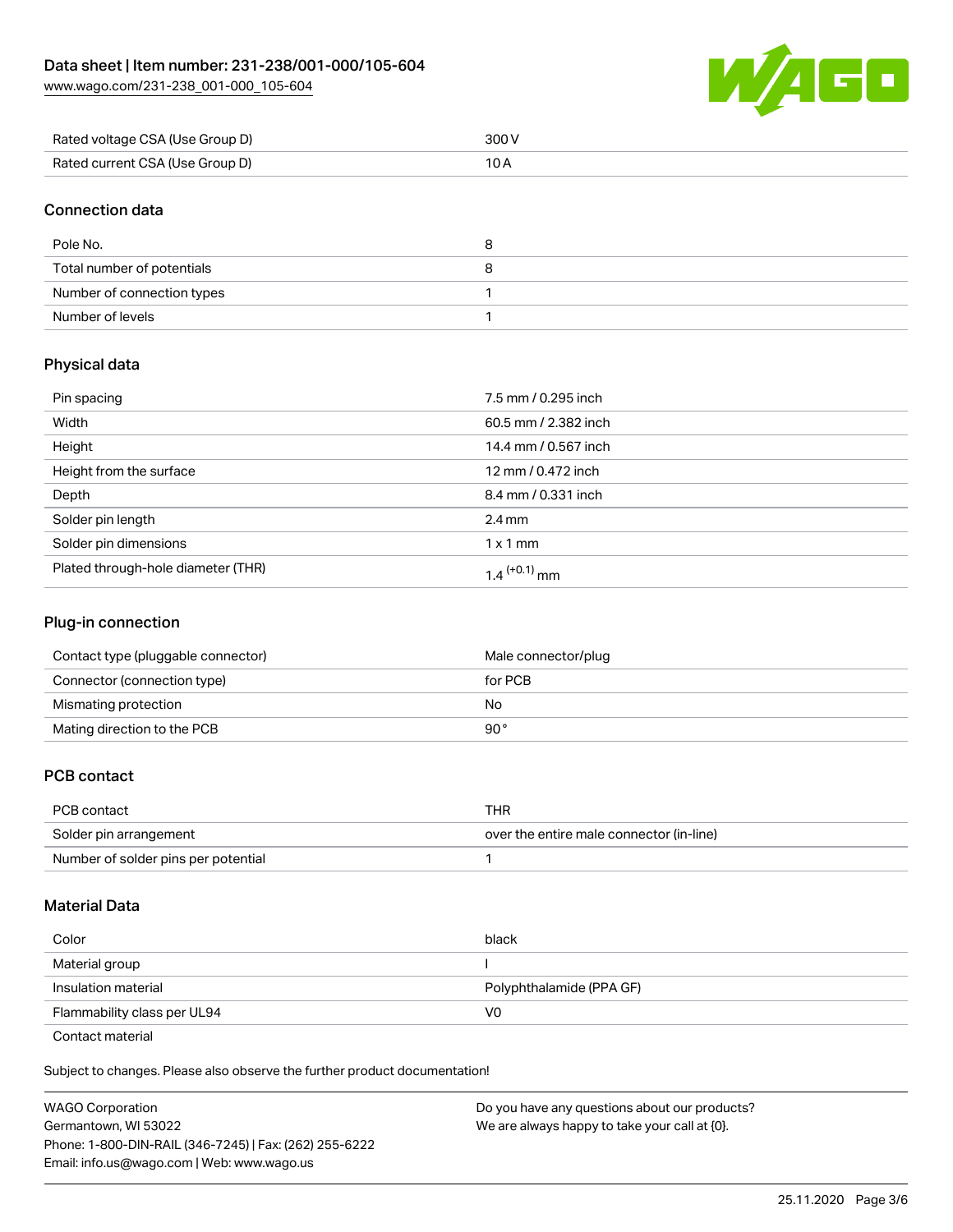

# Electrolytic copper (E<sub>Cu</sub>)

| Contact plating | tin-plated |
|-----------------|------------|
| Fire load       | 0.077 MJ   |
| Weight          | 3.4g       |

#### Environmental Requirements

| Limit temperature range<br>the contract of the contract of the contract of the contract of the contract of the contract of the contract of | $+100 °C$<br>-60 |  |
|--------------------------------------------------------------------------------------------------------------------------------------------|------------------|--|
|--------------------------------------------------------------------------------------------------------------------------------------------|------------------|--|

#### Commercial data

| Product Group         | 3 (Multi Conn. System) |
|-----------------------|------------------------|
| Packaging type        | <b>BOX</b>             |
| Country of origin     | PL                     |
| <b>GTIN</b>           | 4045454900922          |
| Customs tariff number | 85366990990            |

#### Approvals / Certificates

#### Country specific Approvals

| Logo | Approval                                            | <b>Additional Approval Text</b> | Certificate<br>name |
|------|-----------------------------------------------------|---------------------------------|---------------------|
|      | <b>CB</b><br><b>DEKRA Certification B.V.</b>        | IEC 61984                       | NL-39756            |
|      | <b>CSA</b><br>DEKRA Certification B.V.              | C <sub>22.2</sub>               | 1466354             |
| EMA  | <b>KEMA/KEUR</b><br><b>DEKRA Certification B.V.</b> | EN 61984                        | 2190761.01          |

#### Ship Approvals

| Logo                            | Approval                                  | <b>Additional Approval Text</b> | Certificate<br>name             |
|---------------------------------|-------------------------------------------|---------------------------------|---------------------------------|
| <b>ABS</b><br><b>CONTRACTOR</b> | <b>ABS</b><br>American Bureau of Shipping | $\overline{\phantom{0}}$        | 19-<br>HG1869876-<br><b>PDA</b> |

### UL-Approvals

**Certificate** 

Subject to changes. Please also observe the further product documentation!

WAGO Corporation Germantown, WI 53022 Phone: 1-800-DIN-RAIL (346-7245) | Fax: (262) 255-6222 Email: info.us@wago.com | Web: www.wago.us Do you have any questions about our products? We are always happy to take your call at {0}.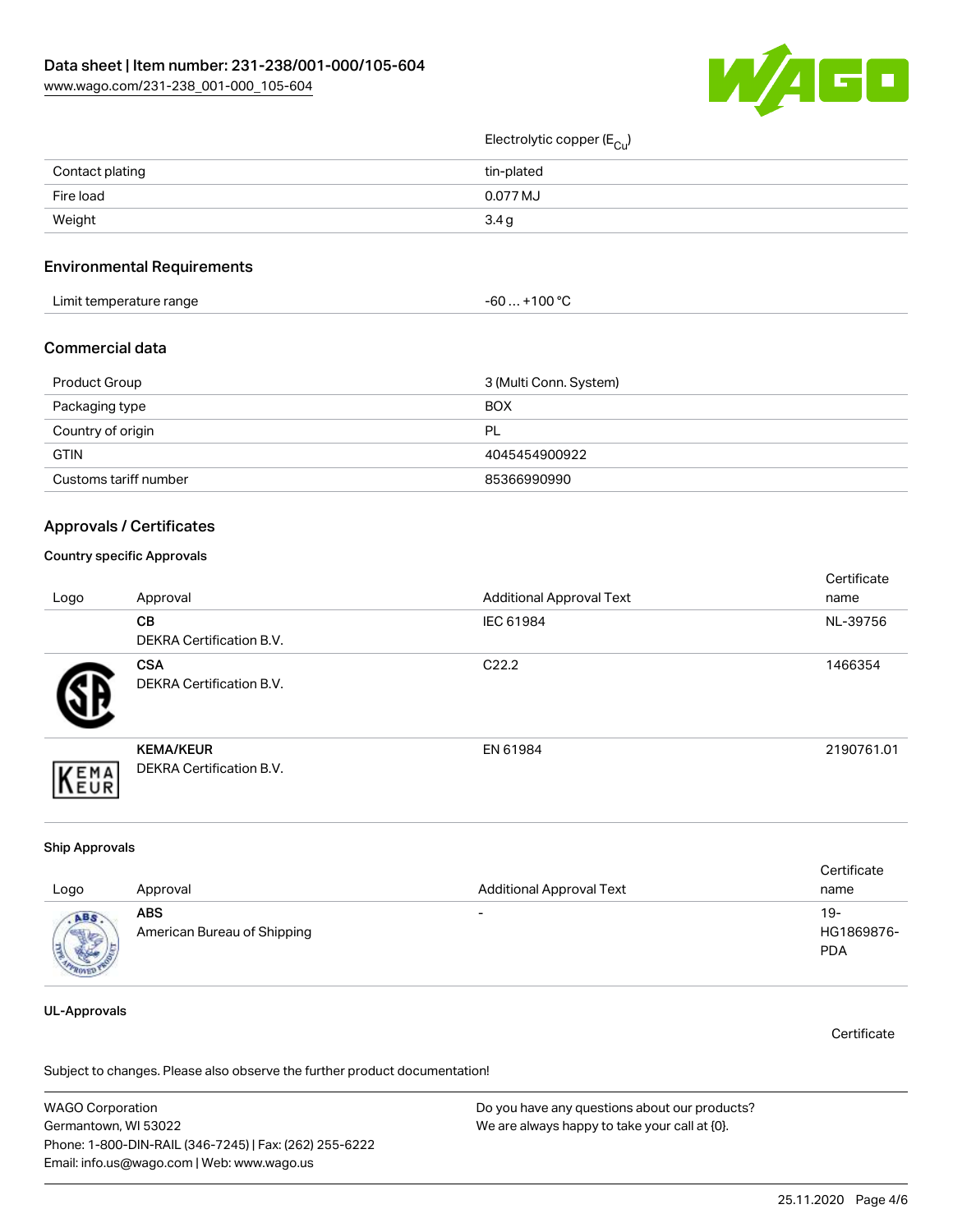## Data sheet | Item number: 231-238/001-000/105-604

[www.wago.com/231-238\\_001-000\\_105-604](http://www.wago.com/231-238_001-000_105-604)



| Logo | Approval                       | <b>Additional Approval Text</b> | name      |
|------|--------------------------------|---------------------------------|-----------|
|      | UR                             | <b>UL 1059</b>                  | E45172    |
| Э.   | Underwriters Laboratories Inc. |                                 |           |
|      | UR                             | <b>UL 1977</b>                  | 20150318- |
| Э.   | Underwriters Laboratories Inc. |                                 | E45171    |
|      |                                |                                 |           |
|      |                                |                                 |           |

### Counterpart



Item no.231-208/026-000 Female plug; 8-pole; 12 AWG max; pin spacing 7.5 mm; 1 conductor per pole; gray [www.wago.com/231-208/026-000](https://www.wago.com/231-208/026-000)

# Compatible products

| Coding              |                                                                 |                      |
|---------------------|-----------------------------------------------------------------|----------------------|
|                     | Item no.: 231-130                                               |                      |
|                     | Coding key; snap-on type; light gray                            | www.wago.com/231-130 |
|                     | Item no.: 231-500                                               | www.wago.com/231-500 |
|                     | Spacer; for formation of groups; light gray                     |                      |
| Marking accessories |                                                                 |                      |
| B                   | Item no.: 210-833                                               |                      |
|                     | Marking strips; on reel; 6 mm wide; plain; Self-adhesive; white | www.wago.com/210-833 |
|                     | Item no.: 210-834                                               |                      |
|                     | Marking strips; on reel; 5 mm wide; plain; Self-adhesive; white | www.wago.com/210-834 |

# Downloads Documentation

Phone: 1-800-DIN-RAIL (346-7245) | Fax: (262) 255-6222

Email: info.us@wago.com | Web: www.wago.us

| <b>Additional Information</b>                                              |                                               |               |          |
|----------------------------------------------------------------------------|-----------------------------------------------|---------------|----------|
| Technical explanations                                                     | Apr 3, 2019                                   | pdf<br>3.6 MB | Download |
|                                                                            |                                               |               |          |
| <b>CAD files</b>                                                           |                                               |               |          |
| CAD data                                                                   |                                               |               |          |
| 2D/3D Models 231-238/001-000/105-604                                       |                                               | URL           | Download |
| Subject to changes. Please also observe the further product documentation! |                                               |               |          |
| <b>WAGO Corporation</b>                                                    | Do you have any questions about our products? |               |          |
| Germantown, WI 53022                                                       | We are always happy to take your call at {0}. |               |          |